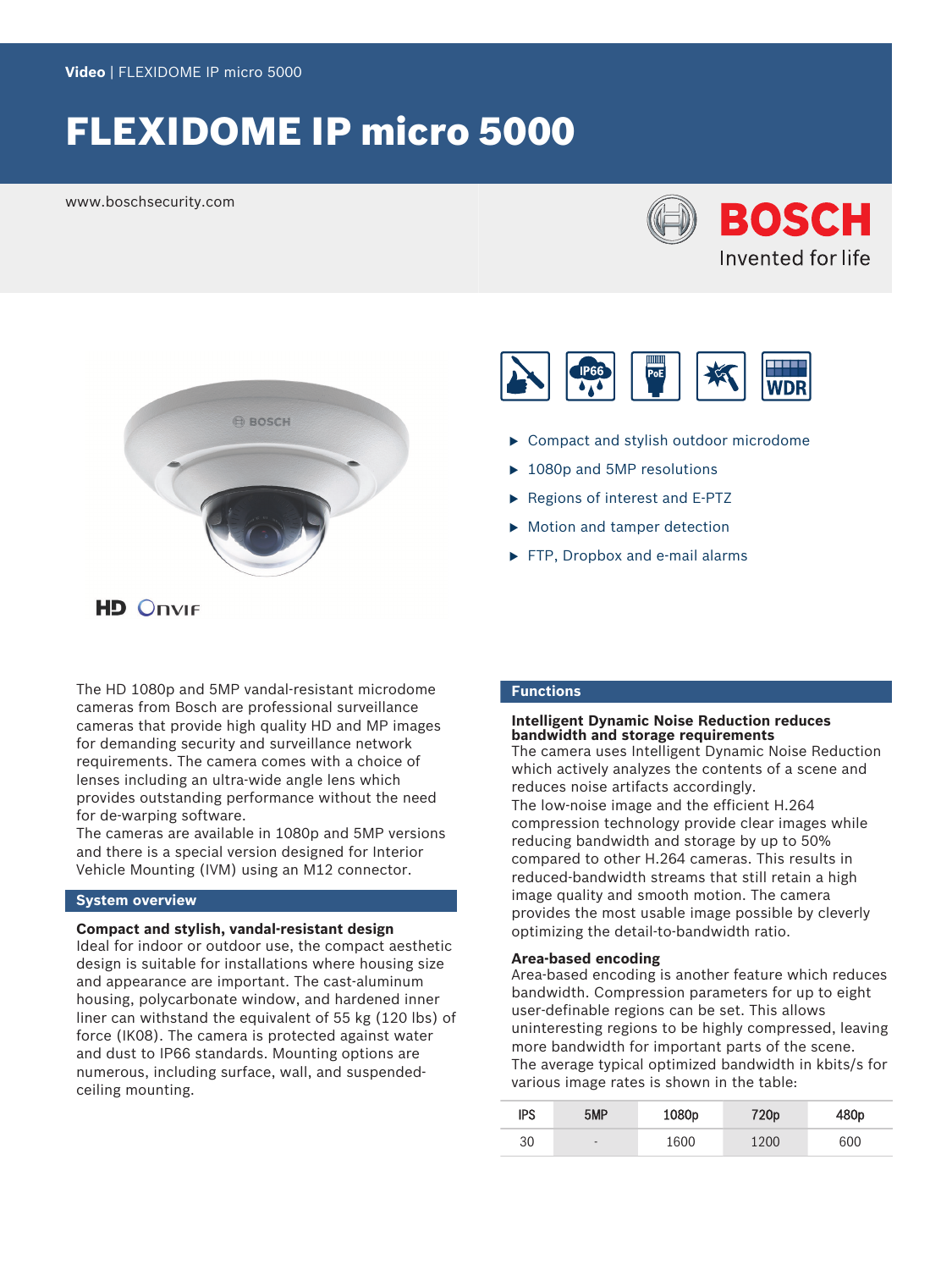| 15 | -    | 1274 | 955 | 478 |
|----|------|------|-----|-----|
| 12 | 1753 | 1169 | 877 | 438 |
| 5  | 1136 | 757  | 568 | 284 |
|    | 489  | 326  | 245 | 122 |

# **1080p or 5MP resolutions with multiple streams**

The camera is available in a 1080p resolution version at 30 images per second (ips) or a 5MP resolution version at 12 ips. The innovative multi-streaming feature delivers various H.264 streams together with an M‑JPEG stream. These streams facilitate bandwidth-efficient viewing and recording as well as integration with third-party video management systems.

# **Regions of interest and E-PTZ**

Regions of Interest (ROI) can be user defined. The remote E-PTZ (Electronic Pan, Tilt and Zoom) controls allow you to select specific areas of the parent image. These regions produce separate streams for remote viewing and recording. These streams, together with the main stream, allow the operator to separately monitor the most interesting part of a scene while still retaining situational awareness.

# **Edge recording**

The MicroSD card slot supports up to 2 TB of storage capacity. A microSD card can be used for local alarm recording. Pre-alarm recording in RAM reduces recording bandwidth on the network, or — if microSD card recording is used — extends the effective life of the storage medium.

# **Tamper and motion detection**

A wide range of configuration options is available for alarms signaling camera tampering. A built-in algorithm for detecting movement in the video can also be used for alarm signaling.

### **Cloud-based services**

The camera supports time-based or alarm-based JPEG posting to four different accounts. These accounts can address FTP servers or cloud-based storage facilities (for example, Dropbox). Video clips or JPEG images can also be exported to these accounts. Alarms can be set up to trigger an e-mail or SMS notification so you are always aware of abnormal events.

#### **Easy installation**

Power for the camera can be supplied via a Powerover-Ethernet compliant network cable connection. With this configuration, only a single cable connection is required to view, power, and control the camera. Using PoE makes installation easier and more costeffective, as cameras do not require a local power source.

The camera can also be supplied with power from +12 VDC/24 VAC power supplies. To increase system reliability, the camera can be simultaneously connected to both PoE and +12 VDC/24 VAC supplies. Additionally, uninterruptible power supplies (UPS) can be used, which will allow continuous operation, even during a power failure.

# **3-axis adjustment**

The 3-axis adjustment allows easy installation on a wall or a ceiling with a precise field of view.

# **Access Security**

Password protection with three levels and 802.1x authentication is supported. To secure Web browser access, use HTTPS with a SSL certificate stored in the camera.

# **Complete viewing software**

There are many ways to access the camera's features: using a web browser, with the Bosch Video Management System, with the free-of-charge Bosch Video Client, with the video security mobile app, or via third-party software.

# **Video security App**

The Bosch video security mobile App has been developed to enable Anywhere access to HD surveillance images allowing you to view live images from any location. The App is designed to give you complete control of all your cameras, from panning and tilting to zoom and focus functions. It's like taking your control room with you.

This App, together with the separately available Bosch transcoder, will allow you to fully utilize our dynamic transcoding features so you can play back images even over low-bandwidth connections.

# **System integration**

The camera conforms to the ONVIF Profile S specification. This guarantees interoperability between network video products regardless of manufacturer. Third-party integrators can easily access the internal feature set of the camera for integration into large projects. Visit the Bosch Integration Partner Program (IPP) website (ipp.boschsecurity.com) for more information.

# **Certifications and approvals**

### **HD standards**

Complies with the SMPTE 274M-2008 Standard in:

- Resolution: 1920x1080
- Scan: Progressive
- Color representation: complies with ITU-R BT.709
- Aspect ratio: 16:9
- Frame rate: 25 and 30 frames/s
- Complies with the 296M-2001 Standard in:
	- Resolution: 1280x720
	- Scan: Progressive
	- Color representation: complies with ITU-R BT.709
	- Aspect ratio: 16:9
	- Frame rate: 25 and 30 frames/s

| <b>Standards</b> | EN 60950-1 |
|------------------|------------|
|                  | UL 60950-1 |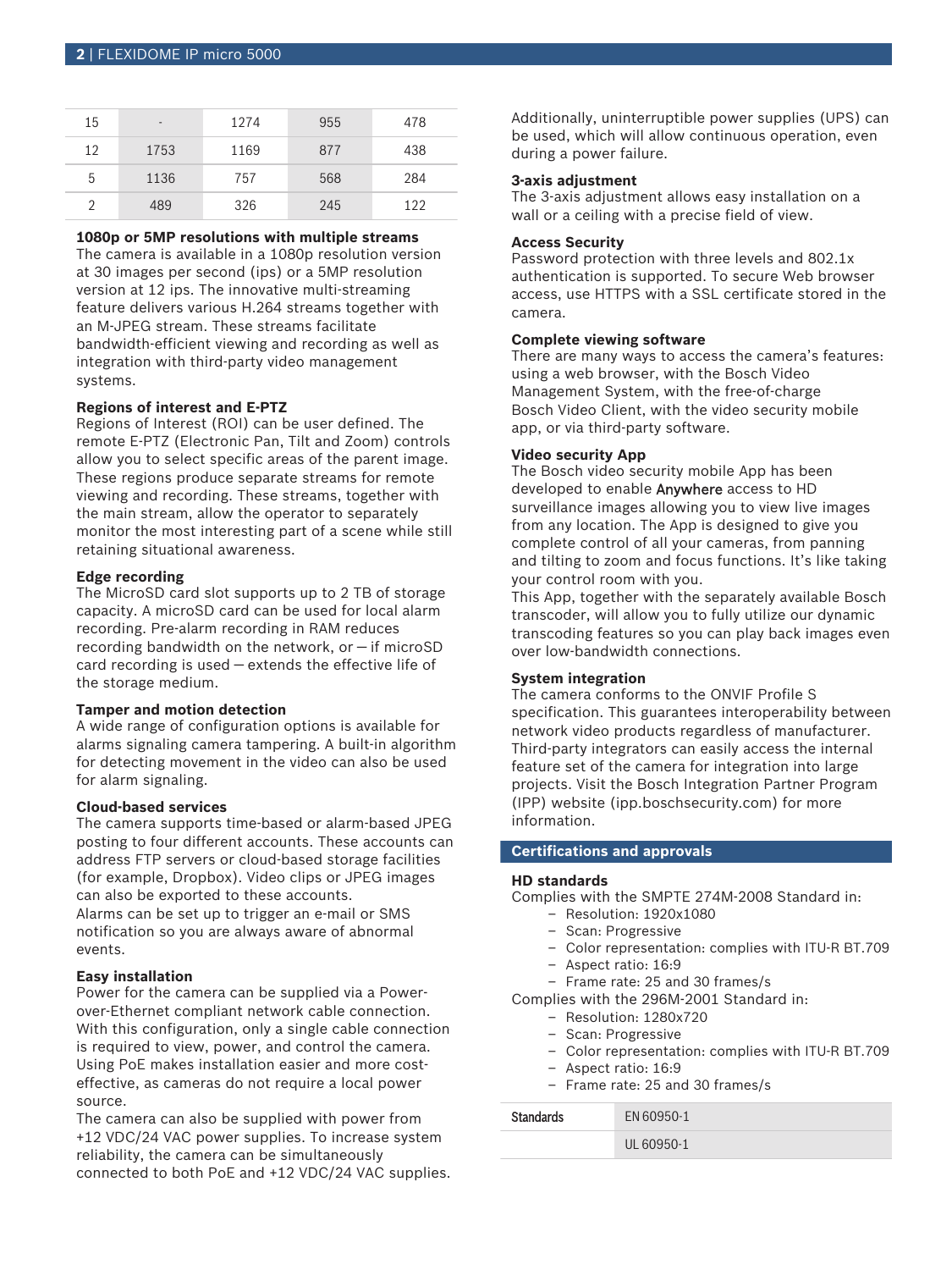|                            | CAN/CSA-C22.2 NO. 60950-1-07        |
|----------------------------|-------------------------------------|
|                            | UL 60950-22 Outdoor UL              |
|                            | EN 50130-4; EN 50130-5              |
|                            | FCC Part15 Subpart B, Class B       |
|                            | EMC directive 2004/108/EC           |
|                            | EN 55022 class B                    |
|                            | EN 55024                            |
|                            | VCCI J55022 V2/V3                   |
|                            | AS/NZS CISPR 22 (equal to CISPR 22) |
|                            | ICES-003 Class B                    |
|                            | EN 50121-4                          |
|                            | EN 50121-3-2                        |
|                            | CE: Automotive environment          |
|                            | EN 55025                            |
|                            | EN 50155                            |
|                            | ISO16750-3                          |
| <b>ONVIF</b><br>compliance | EN 50132-5-2; IEC 62676-2-3         |
| Product<br>certifications  | CE, FCC, UL, cUL, C-tick, CB, VCCI  |
| <b>Region</b>              | <b>Certification</b>                |
|                            |                                     |
| Europe                     | <b>CE</b>                           |

| Europe     | $\cap$ $\Gamma$ |
|------------|-----------------|
| <b>USA</b> | UL              |
| Canada     | <b>CSA</b>      |
|            |                 |

# **Installation/configuration notes**

# **Parts included**

# **Technical specifications**

# **Power**

| Input voltage     | +12 VDC, +24 VAC (not present on<br>IVM version) or<br>Power-over-Ethernet (48 VDC<br>nominal) |
|-------------------|------------------------------------------------------------------------------------------------|
| Power consumption | $3.84 W$ (max)                                                                                 |
| PoF               | IEEE 802.3af (802.3at Type 1)<br>Power level: Class 1                                          |
|                   |                                                                                                |

# **Video**

| Sensor type       | $1/2.7$ -inch CMOS $(1080p)$<br>1/3.2-inch CMOS (5MP) |
|-------------------|-------------------------------------------------------|
| Sensor pixels     | 1920 x 1080 (1080p)<br>2592 x 1944 (5MP)              |
| 1080p Sensitivity | $0.4$ lx (3.6 mm F1.6 lens)                           |

| (3200 K, reflectivity 89%,<br>30 (RE)                           |  | 1.0 lx (2.5 mm F2.8 lens)                                                                                                                                                                                                                                                         |  |
|-----------------------------------------------------------------|--|-----------------------------------------------------------------------------------------------------------------------------------------------------------------------------------------------------------------------------------------------------------------------------------|--|
| <b>5MP Sensitivity</b><br>(3200 K, reflectivity 89%,<br>30 (RE) |  | $0.8$ lx (3.6 mm F1.6 lens)<br>2.0 lx (2.5 mm F2.8 lens)                                                                                                                                                                                                                          |  |
| Dynamic range                                                   |  | 76 dB (1080p)<br>65 dB (5MP)                                                                                                                                                                                                                                                      |  |
| Electronic Day/Night                                            |  | Auto, Color, Monochrome                                                                                                                                                                                                                                                           |  |
| Shutter speed                                                   |  | Automatic Electronic Shutter (AES)<br>Fixed (1/30 [1/25] to 1/15000 for<br>1080 <sub>b</sub> )<br>Fixed (1/12 to 1/15000 for 5MP)                                                                                                                                                 |  |
| Video resolution                                                |  | 1080p, 720p, 480p, 432p, 240p,<br>288p, 144p (1080p version)<br>5 Megapixels, 480p (5MP version)                                                                                                                                                                                  |  |
| Aspect ratio                                                    |  | 16:9 (1080p)<br>4:3(5MP)                                                                                                                                                                                                                                                          |  |
| Video compression                                               |  | H.264 MP (Main Profile); M-JPEG                                                                                                                                                                                                                                                   |  |
| Max. frame rate                                                 |  | 30 ips (1080p)<br>12 ips (5MP)<br>(M-JPEG frame rate can vary<br>depending on system loading)                                                                                                                                                                                     |  |
| <b>Video Settings</b>                                           |  | Video watermarking, Alarm mode<br>stamping, Image mirror, Image flip,<br>Contrast, Saturation, Brightness,<br>White balance, Sharpness level,<br>Contrast enhancement, Backlight<br>Compensation, Privacy Mask, Motion<br>detection, Tamper alarm, Upright<br>mode, Pixel counter |  |
| Lens                                                            |  |                                                                                                                                                                                                                                                                                   |  |
| Lens type                                                       |  | 3.6 mm fixed, F1.6 (NUC-51022-F4,<br>NUC-51051-F4)<br>2.5 mm fixed, F2.8 (NUC-51022-F2,<br>NUC-51051-F2)                                                                                                                                                                          |  |
| Lens mount                                                      |  | Board mounted                                                                                                                                                                                                                                                                     |  |
| View angle $(H \times V)$                                       |  | 97° x 50.5° (NUC-51022-F4)<br>74° x 52° (NUC-51051-F4)<br>135° x 75° (NUC-51022-F2[M])<br>105° x 79° (NUC-51051-F2[M])                                                                                                                                                            |  |
| <b>Connection</b>                                               |  |                                                                                                                                                                                                                                                                                   |  |
| Analog video out (not for<br>IVM version)                       |  | 2.5 mm jack for installation only<br>(NTSC)                                                                                                                                                                                                                                       |  |
| <b>Local Storage</b>                                            |  |                                                                                                                                                                                                                                                                                   |  |
| Local storage                                                   |  |                                                                                                                                                                                                                                                                                   |  |
| <b>Internal RAM</b>                                             |  | 10 s pre-alarm recording                                                                                                                                                                                                                                                          |  |
| Memory card slot                                                |  | Supports up to 32 GB microSDHC / 2 TB<br>microSDXC card. (An SD card of Class 6 or<br>higher is recommended for HD recording)                                                                                                                                                     |  |
| Recording                                                       |  | Continuous recording, ring recording. alarm/<br>events/schedule recording                                                                                                                                                                                                         |  |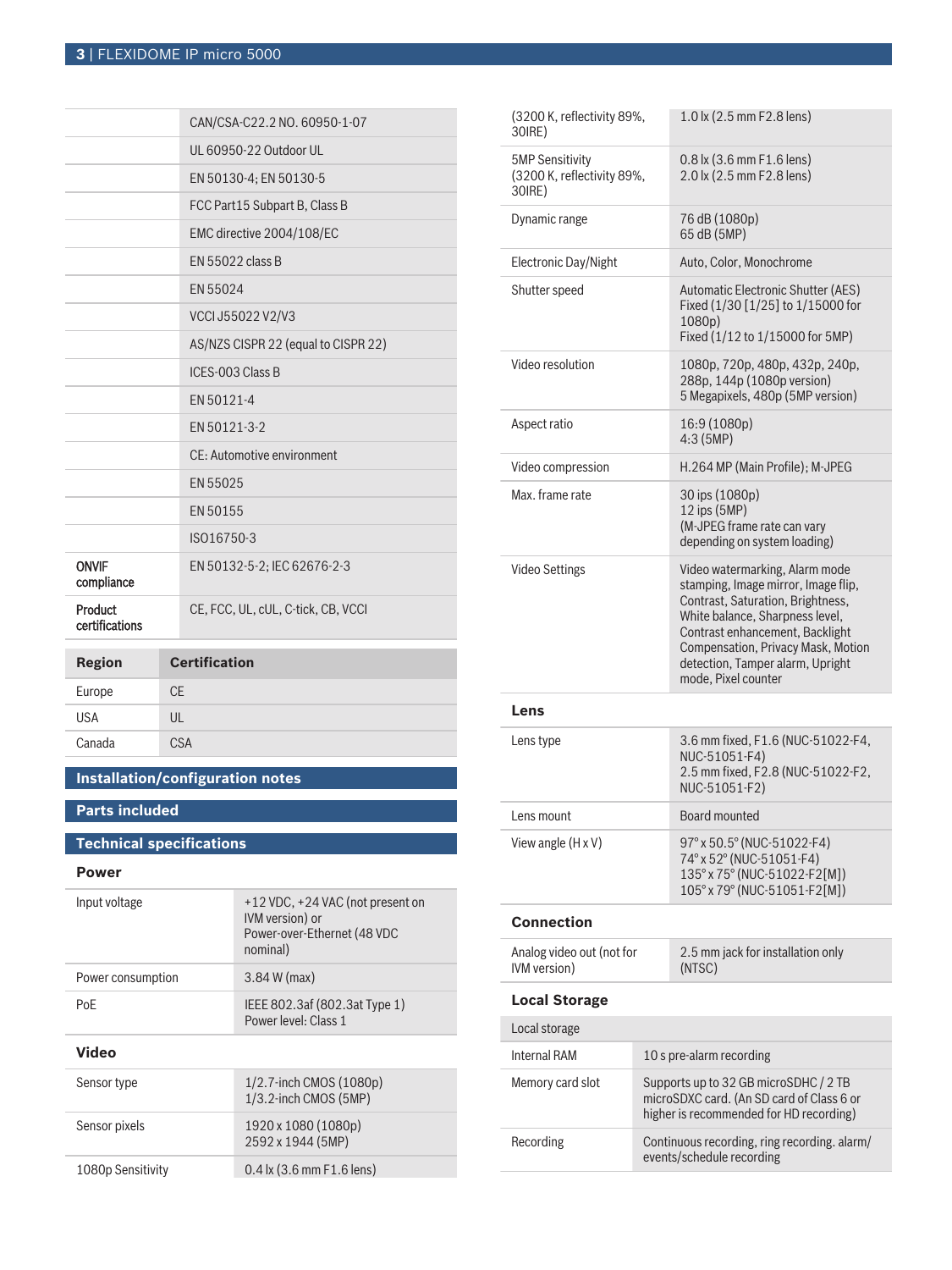| Unit Configuration | Via web browser or Configuration Manager                                                                                                                                                                                                                                                                             |  |
|--------------------|----------------------------------------------------------------------------------------------------------------------------------------------------------------------------------------------------------------------------------------------------------------------------------------------------------------------|--|
| Firmware update    | Remotely programmable                                                                                                                                                                                                                                                                                                |  |
| Software viewer    | Web browser, Bosch Video Client, or third<br>party software                                                                                                                                                                                                                                                          |  |
| <b>Network</b>     |                                                                                                                                                                                                                                                                                                                      |  |
| Protocols          | IPv4, IPv6, UDP, TCP, HTTP, HTTPS, RTP/<br>RTCP. IGMP V2/V3. ICMP. ICMPv6. RTSP.<br>FTP, Telnet, ARP, DHCP, NTP (SNTP),<br>SNMP (V1, MIB-II), 802.1x, DNS, DNSv6,<br>DDNS (DynDNS.org, selfHOST.de, no-<br>ip.com), SMTP, iSCSI, UPnP (SSDP),<br>DiffServ (QoS), LLDP, SOAP, Dropbox, CHAP,<br>digest authentication |  |
| Encryption         | TLS 1.0, SSL, DES, 3DES, AES (optional)                                                                                                                                                                                                                                                                              |  |
| Ethernet           | 10/100 Base-T, auto-sensing, half/full duplex                                                                                                                                                                                                                                                                        |  |
| Connectivity       | <b>ONVIF Profile S, Auto-MDIX</b>                                                                                                                                                                                                                                                                                    |  |
|                    |                                                                                                                                                                                                                                                                                                                      |  |

# **Mechanical**

| 3-axis adjustment (pan/tilt/<br>rotation) | $\pm$ 1750 / $\pm$ 700 / $\pm$ 1800                   |
|-------------------------------------------|-------------------------------------------------------|
| Dimensions                                | Diameter: 110 mm (4.33 in)<br>Height: 55 mm (2.17 in) |
| Weight                                    | 320 g (11.28 oz) approx.                              |
| Color                                     | RAL 9017, RAL 9003                                    |

# **Environmental**

| IP protection         | IP66                                            |
|-----------------------|-------------------------------------------------|
| Impact protection     | IK <sub>08</sub>                                |
| Operating temperature | $-30$ °C to $+50$ °C ( $-22$ °F to $+122$ °F)   |
| Storage temperature   | -30 °C to +70 °C (-22 °F to +158 °F)            |
| Humidity              | 0% to 95% relative humidity (non<br>condensing) |

# **Ordering information**

# **FLEXIDOME IP micro 5000 HD**

Compact and stylish outdoor HD microdome camera. IP66; IDNR; ROI; day/night; tamper/motion detection; 3-axis adjustment; cloud services; free viewing Apps; fixed 3.6 mm lens; 1080p Order number **NUC-51022-F4**

# **FLEXIDOME IP micro 5000 MP**

Compact and stylish outdoor MP microdome camera. IP66; IDNR; ROI; day/night; tamper/motion detection; 3-axis adjustment; cloud services; free viewing Apps; fixed 3.6 mm lens; 5MP Order number **NUC-51051-F4**

# **FLEXIDOME IP micro 5000 HD**

Compact and stylish outdoor microdome camera. IP66; IDNR; ROI; day/night; tamper/motion detection; 3-axis adjustment; cloud services; free viewing Apps; fixed 2.5 mm f2.8 lens; 1080p Order number **NUC-51022-F2**

# **FLEXIDOME IP micro 5000 MP**

Compact and stylish outdoor MP microdome camera. IP66; IDNR; ROI; day/night; tamper/motion detection; 3-axis adjustment; cloud services; free viewing Apps; fixed 2.5 mm f2.8 lens; 5MP Order number **NUC-51051-F2**

# **FLEXIDOME IP micro 5000 HD**

Compact and stylish outdoor microdome camera. IP66; IDNR; ROI; day/night; tamper/motion detection; 3-axis adjustment; cloud servicesI; free viewing Apps; fixed 2.5 mm f2.8 lens; 1080p; IVM (M12) Order number **NUC-51022-F2M**

# **FLEXIDOME IP micro 5000 MP**

Compact and stylish outdoor MP microdome camera. IP66; IDNR; ROI; day/night; tamper/motion detection; 3-axis adjustment; cloud services; free viewing Apps; fixed 2.5 mm f2.8 lens; 5MP; IVM (M12) Order number **NUC-51051-F2M**

### **Accessories**

**NDA-WMT-MICDOME Microdome Pendant Wall Mount** Order number **NDA-WMT-MICDOME**

# **NDA-PMT-MICDOME Microdome Pipe Mount** Order number **NDA-PMT-MICDOME**

# **LTC 9213/01 Pole Mount Adapter**

Flexible pole mount adapter for camera mounts. Max. 9 kg (20 lb); 3 to 15 inch diameter pole; stainless steel straps

Order number **LTC 9213/01**

# **NDA-SMB-MICSMB Surface Mount Box**

Surface mount box (Ø114 mm / Ø4.49 in) Order number **NDA-SMB-MICSMB**

# **Software Options**

# **BVIP AES 128 Bit Encryption**

Site licence for BVIP AES 128‑bit encryption. Enables encrypted communication between BVIP devices and management stations Order number **MVS-FENC-AES**